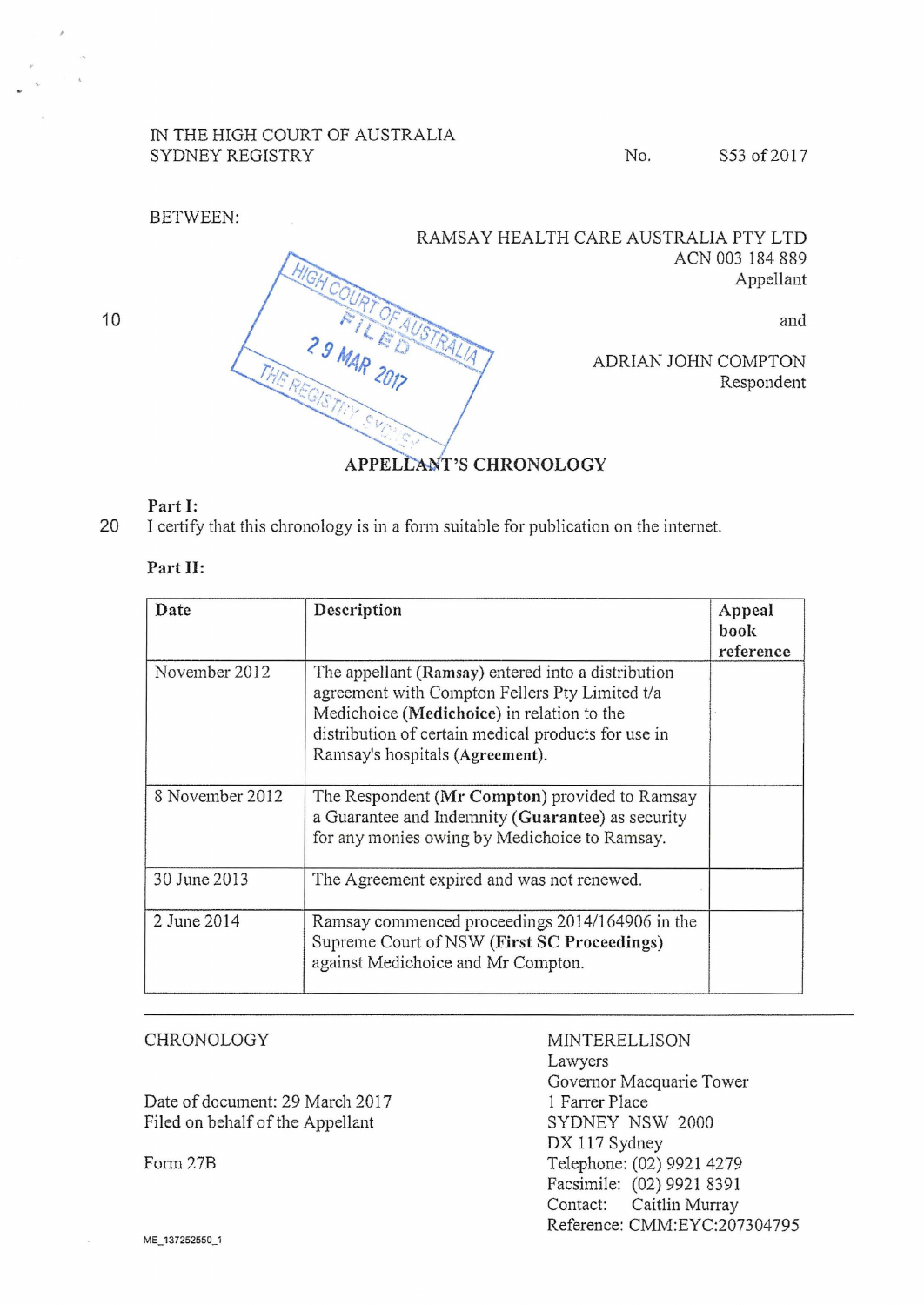| Date                           | Description                                                                                                                                                                                                                                                                                                             | Appeal<br>book |
|--------------------------------|-------------------------------------------------------------------------------------------------------------------------------------------------------------------------------------------------------------------------------------------------------------------------------------------------------------------------|----------------|
|                                |                                                                                                                                                                                                                                                                                                                         | reference      |
| 8 July 2014                    | Richard Albarran, David Ingram and Brent Kijurina<br>(Administrators) appointed as joint administrators of<br>Medichoice.                                                                                                                                                                                               |                |
| 24 July 2014                   | Commercial list response filed by Mr Compton in<br>First SC Proceedings.                                                                                                                                                                                                                                                |                |
| 13 August 2014                 | Medichoice wound up in liquidation with<br>Administrators appointed as liquidators.                                                                                                                                                                                                                                     |                |
| 21 November 2014               | Affidavit of Anna Stevis sworn in First SC<br>Proceeding deposing that Medichoice's indebtedness<br>to Ramsay was approximately \$2.26 million.                                                                                                                                                                         |                |
| 18, 19 and 25<br>February 2015 | Final hearing of First SC Proceedings before<br>Hammerschlag J at which Mr Compton was<br>represented by solicitors and counsel. Ramsay<br>tendered Dobbs certificate certifying that as at 18<br>February 2015 the amount of the debt owed by Mr<br>Compton to Ramsay pursuant to the Guarantee was<br>\$9,810,312.33. |                |
| 6 March 2015                   | Judgment delivered in the First SC Proceedings.                                                                                                                                                                                                                                                                         |                |
| 10 March 2015                  | Judgment entered in the First SC Proceedings against<br>Mr Compton in favour of Ramsay for the sum of<br>\$9,810,312.33 (SC Judgment).                                                                                                                                                                                  |                |
| 27 April 2015                  | Ramsay lodged a bankruptcy notice (based upon the<br>SC Judgment) addressed to Mr Compton<br>(Bankruptcy Notice).                                                                                                                                                                                                       |                |
| 29 April 2015                  | Bankruptcy Notice served on Mr Compton.                                                                                                                                                                                                                                                                                 |                |
| 20 May 2015                    | Time for Mr Compton to comply with Bankruptcy<br>Notice expired.                                                                                                                                                                                                                                                        |                |
| 5 June 2015                    | Creditor's petition filed by Ramsay in Federal Court<br>of Australia proceedings no. NSD660/2015<br>(Creditor's Petition) (Federal Court Proceedings).                                                                                                                                                                  |                |
| 21 June 2015                   | Creditor's Petition served on Mr Compton.                                                                                                                                                                                                                                                                               |                |
| 7 July 2015                    | Notice Stating Grounds of Opposition to the<br>Creditor's Petition filed by Mr Compton in Federal<br>Court Proceedings (Notice of Opposition).                                                                                                                                                                          |                |

 $\hat{\mathcal{L}}$ 

 $\omega$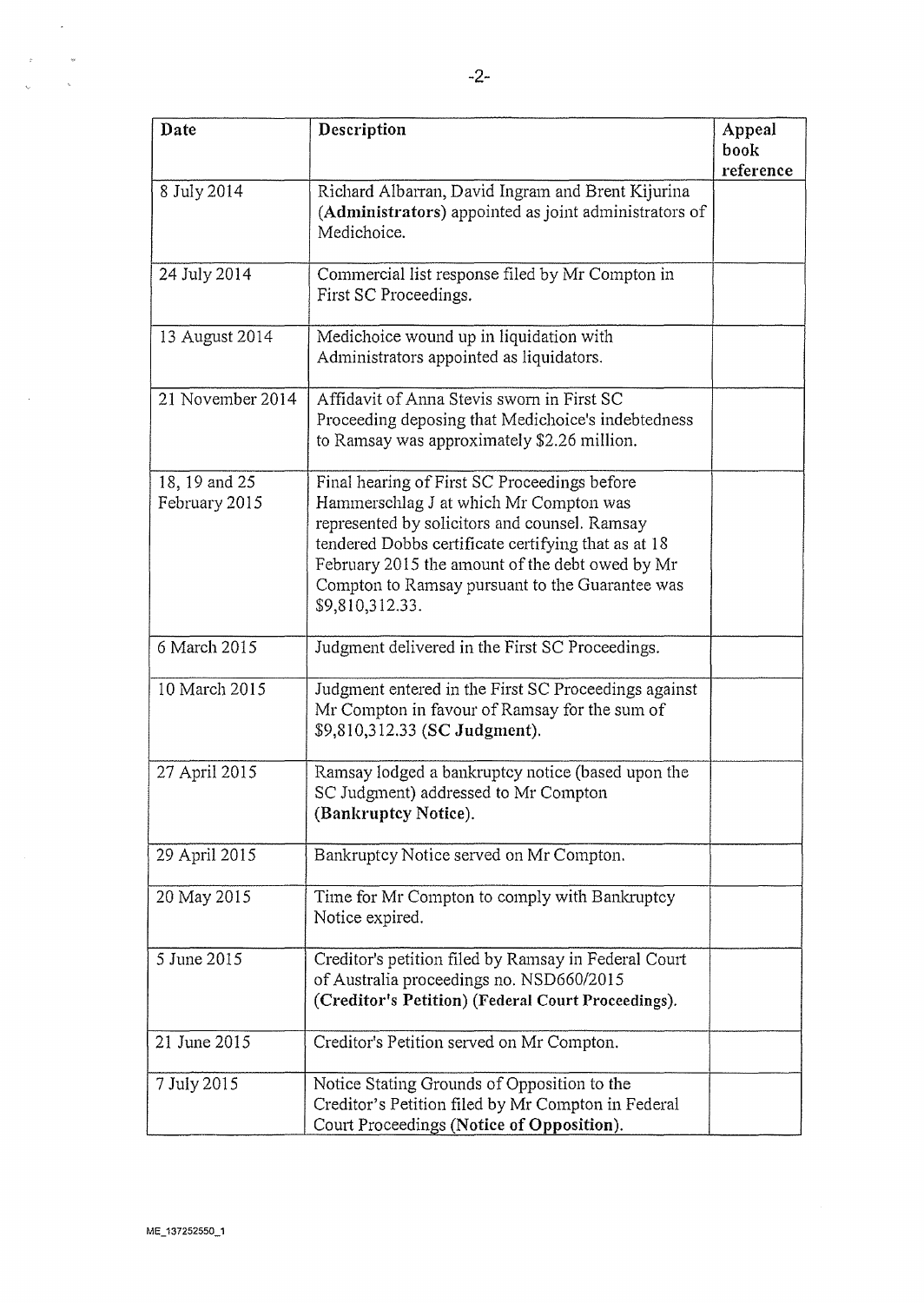| Date              | Description                                                                                                                                                                                                                                                                                  | Appeal<br>book<br>reference |
|-------------------|----------------------------------------------------------------------------------------------------------------------------------------------------------------------------------------------------------------------------------------------------------------------------------------------|-----------------------------|
| 8 July 2015       | Interim Application filed by Mr Compton in Federal<br>Court Proceedings seeking to go behind SC Judgment<br>(Interim Application).                                                                                                                                                           |                             |
| 7 September 2015  | Affidavit of Anna Stevis filed in Federal Court<br>Proceedings deposing that Ramsay owed "at least<br>\$2.449 million" to Medichoice.                                                                                                                                                        |                             |
| 24 September 2015 | Hearing of the Interim Application and Notice of<br>Opposition before Flick J in Federal Court<br>Proceedings.                                                                                                                                                                               |                             |
| 11 November 2015  | Judgment delivered by Flick J dismissing Interim<br>Application and Notice of Opposition (Federal Court<br>Judgment).                                                                                                                                                                        |                             |
| 3 December 2015   | Application for leave to appeal from the Federal<br>Court Judgment filed by Mr Compton.                                                                                                                                                                                                      |                             |
| 6 May 2016        | Hearing before the Full Federal Court of Australia<br>(Full Court) of Mr Compton's application for leave<br>to appeal and the appeal.                                                                                                                                                        |                             |
| 9 June 2016       | Flick J refused Ramsay's application for a 12-month<br>extension of the Creditor's Petition but ordered that<br>the Creditor's Petition be extended pursuant to $s$ 52(5)<br>of the Bankruptcy Act for a three-month period to<br>5 September 2016 (Extension Decision).                     |                             |
| 22 June 2016      | Mr Compton commenced Supreme Court of NSW<br>proceedings 2016/189647 against Ramsay seeking,<br>amongst other orders, an order that the SC Judgment<br>be set aside for being given, entered or made<br>irregularly, illegally or against good faith (Second SC<br>Proceedings).             |                             |
| 7 July 2016       | Ramsay filed an application in the Second SC<br>Proceedings seeking an order that the Second SC<br>Proceedings be summarily dismissed.                                                                                                                                                       |                             |
| 18 July 2016      | Mr Compton filed applications in the First SC<br>Proceedings and the Second SC Proceedings seeking<br>orders including that the SC Judgment be set aside for<br>being given, entered or made irregularly, illegally or<br>against good faith and that there be a stay of the SC<br>Judgment. |                             |

 $\label{eq:2} \frac{1}{\sqrt{2\pi}}\int_{0}^{\infty}\frac{dx}{\sqrt{2\pi}}\,dx$